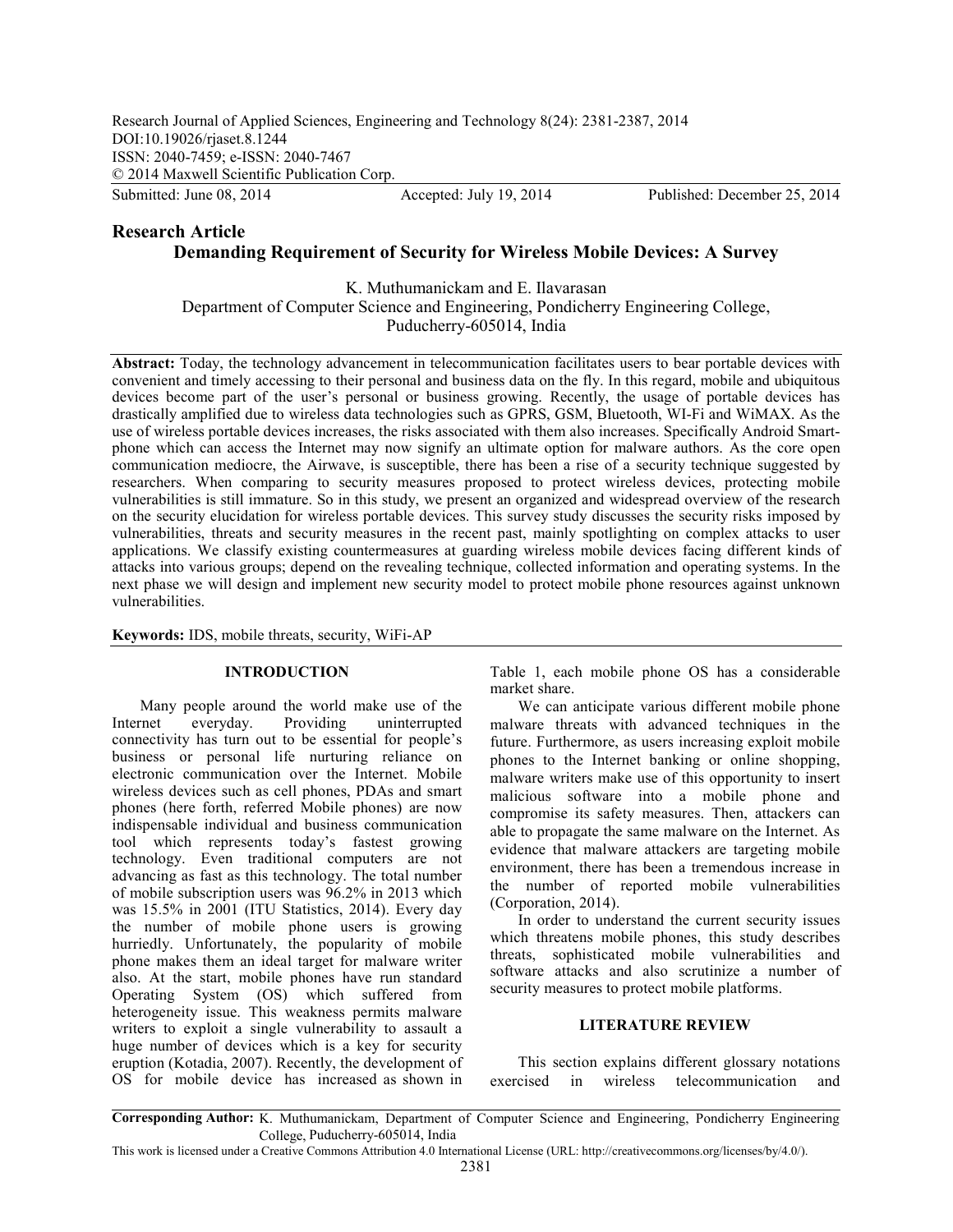|            |            | Table 1. World wide mobile phone sales in end users of operating system in 5QT5 (Gartner Research, 2015) (mousands of units) |            |                                   |
|------------|------------|------------------------------------------------------------------------------------------------------------------------------|------------|-----------------------------------|
| Company    | 3013 units | $3013$ market share $\frac{9}{6}$                                                                                            | 3012 units | $3012$ market share $\frac{9}{6}$ |
| Android    | 205,022.7  | 81.9                                                                                                                         | 124,552.3  | 72.6                              |
| <b>IOS</b> | 30,330.0   | 12.1                                                                                                                         | 24,620.3   | 14.3                              |
| Microsoft  | 8.912.3    | 3.6                                                                                                                          | 3,993.6    | 2.3                               |
| Blackberry | 4,400.0    | 1.8                                                                                                                          | 8,946.8    | 5.2                               |
| Bada       | 633.3      | 0.3                                                                                                                          | 4,454.7    | 2.6                               |
| Symbian    | 457.5      | 0.2                                                                                                                          | 4.401.3    | 2.6                               |
| Others     | 475.2      | 0.2                                                                                                                          | 683.7      | 0.4                               |
| Total      | 250.231.7  | 100                                                                                                                          | 171.652.7  | 100                               |

*Res. J. Appl. Sci. Eng. Technol., 8(24): 2381-2387, 2014* 

| Table 1: World wide mobile phone sales in end users of operating system in 3Q13 (Gartner Research, 2013) (thousands of units) |  |
|-------------------------------------------------------------------------------------------------------------------------------|--|
|-------------------------------------------------------------------------------------------------------------------------------|--|

networking technologies. Additionally, we enlighten Android, a popular OS for mobile phones.

**Wireless telecommunication technologies:** It has been widely identified that information is power. Today, we can access information from anywhere, anytime, even on the fly. Like the traditional Personal Computer (PC)s, the progression of wireless technologies has also been characterized as different generation.

First generation: This generation uses the analog technology for information communication. It makes use of Frequency Division Multiple Access (FDMA) to support multiple users access the communication medium. For example, Advanced Mobile Phone Service (AMPS) in US.

**Second generation:** The Second generation utilizes the combination of Time Division Multiple Access (TDMA) and FDMA. For example, Global System for Mobile Communications is the first wireless communication technology was built in 1990 by a study group named Group Special Mobile formed in 1982 by the Conference of European Posts and Telegraphs (CEPT). The main intention of GSM is to provide uninterrupted service to users. Additionally, it supports voice over circuits, digital fax, web access, call forwarding and Short Message Service (SMS).

**Two and half generation:** The next phase was the 2.5G technology, which shows better performance with a higher data transfer rate over GSM and TDMA-based wireless cellular infrastructures. The General Packet Radio Service (GPRS) another technology that makes use of packet switching mechanism to transfer data between subscribers. Additionally, GPRS supports multimedia applications and third party services to attract mobile users. In order to support higher reliability and bandwidth, Enhanced Data rates for GSM Evolution (EDGE) standard was introduced in 2000.

**Third generation:** 3G uses spread spectrum method for medium access. Universal Mobile Telecommunication System (UMTS) is an example of 3G network. 3G offers higher transmission rate when compare to its predecessor 2G and 2.5G networks. Moreover, in 3G, both data service and voice service use packets.

**Wireless networking technologies:** As wireless technology provides flexibility and convenience, wireless communication has been applied mainly in the field of Wireless Local Area Network (WLAN). This wireless technology allows users to access data and network system even they move into the premises of broadcasting area. There are few classes of WLAN standards that control communication such as IEEE 802.11, HyperLAN, HomeRef, Bluetooth and MANET. The two most popular WLANs in the mobile environment are defined as follows.

**IEEE 802.11:** This standard supports two different types of operation modes. First, infrastructure based network in which a device called an Access Point (AP) acts as a central controller to regulate medium access, coordinate and connect communicating devices in a WLAN. Secondly, infrastructure-less based networks in which there is no central controller to coordinate any activity. So each mobile device includes all necessary functionalities. The popular protocols defined in IEEE 802.11 are given in Table 2.

**Bluetooth:** This technology is maintained and managed by the Bluetooth Special Interest Group which permits users to compose an ad hoc wireless connection to transfer data within short distance (50 m) with data transfer rate of 720 kbps. As Bluetooth utilizes unlicensed 2.4 GHz ISM frequency band, it is integrated into almost all mobile devices. There are three different classes in Bluetooth technology as given in Table 3.

**Android OS:** Android is an open source platform for mobile wireless devices built up by Google. The

Table 2: IEEE 802.11 popular protocols

| raoic $\mathcal{L}$ . Here $00\mathcal{L}$ . Fr popular protocols |                 |                |
|-------------------------------------------------------------------|-----------------|----------------|
| Standard                                                          | Bandwidth (GHz) | Ritrate (Mbps) |
| 802.11a                                                           | 5 UNII          | Upto 54        |
| 802.11b                                                           | 2.4 ISM         | Upto $11$      |
| 802.11g                                                           | 2.4 ISM         | Upto 54        |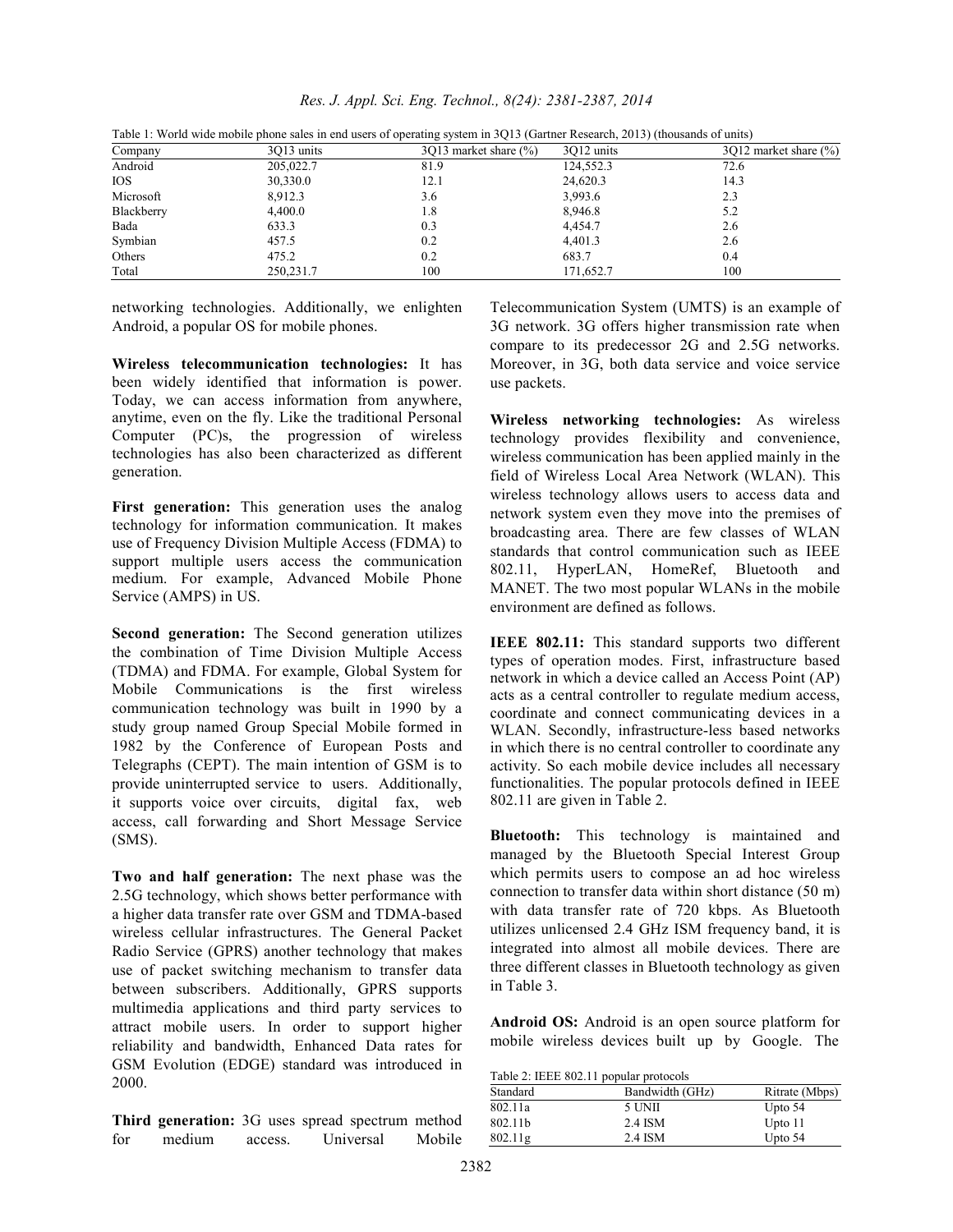| Table 3: Three classes of bluetooth technology |  |
|------------------------------------------------|--|
|                                                |  |

|         |                  | --                    |
|---------|------------------|-----------------------|
| Type    | Power            | Distance coverage (m) |
| Class 1 | $20 \text{ dBm}$ | 100                   |
| Class 2 | 4 dBm            |                       |
| Class 3 |                  |                       |

Linux-based Android OS offers subsystems such as Window management and applications with different aspect of functionality. For Android OS, applications are implemented as a Java program using JAVA Native Interface (JNI). However, it uses Dalvik byte code which is similar to a virtual machine devised to execute applications with low-memory. The android device also allows digitally signed third party applications to install.

#### **METHODOLOGY**

**Mobile phone malware:** This section describes a wide-ranging summary of mobile phone malware and security measures offered to mobile wireless portable devices.

**What is a mobile malware?** A mobile malware is malicious software which is designed to infect mobile wireless devices without the customer's knowledge. It can be distributed using different communication channels. Based on the propagation method and infecting style, malware can be classified as follows.

**Virus:** A virus is a malicious executable that can insert itself into executable file. Whenever virus files are handled by a user, it can make duplicate copies of itself and inset into another document or executable file.

**Worms:** Worms are software programs which exist in Random Access memory. They do not need human interaction; instead insert themselves into other files.

**Trojans:** Trojan Horse is a software program which looks benign application that offers different functionalities to the end-user. However, they hide malicious program.

**Rootkit:** It is a technique designed to conceal itself from detection applications. It can either whitehat or blackhat. The latter type can be used to compromise and uphold remote control over the victim computer for a prolonged period of time. Rootkits are platformindependent.

**Botnet:** Robot Network is a collection of compromised computers, which can later be used to perform many computer illegal activities. This network is controlled and maintained by its owner called, Botherder. Botnet together with rootkit technique becomes really a most serious threat to the Internet users.

First mobile malware appeared early in 2004 targets the Symbian OS (Trend Micro, 2012). Mobile malware can be dispensed through different ways, such as accessing the Internet via a mobile browser,

downloading applications from stores, installing executable using Bluetooth and MMS. This kind of malicious software can be used for corrupting user data, make mobile device inoperative, sending a premium SMS without user's consent, providing backdoor, corrupting user applications and blocking external memory cards. Compare to the wired communication medium, propagating a virus through wireless backbone produces more benefits to malware authors:

- If an operation on the victim AP does not look anomalous, detecting malicious attacks can be possible using only WiFi frames.
- Existing forensic tools and methods are not sufficient to identify the volume and existence of malware infected equipment such as the number of communication to victim IPs.
- Detecting a virus which propagates using WiFi-AP pose additional challenges.

**Related works:** Ortega Juan *et al*. (2011) proposed a method for locating Trojan horse mobile malware in Bluetooth enabled mobile devices. Their idea was based on monitoring all incoming connection requests during send or receives files through Bluetooth devices. Kaskersky Lab (2010) discusses a Trojan horse that targets Android mobile phones. This malware gets downloaded when a user visits porn videos and expect user interaction for installation. After installed, the malware begins transmitting money from the user's account to its owner's account. Bickford *et al*. (2010) Presented how malicious rootkit techniques affect mobile devices. After a mobile malware has been installed, which includes rootkit technique, the malware owner can access sensitive information. Different malicious rootkit samples, perform different activities. For example, a rootkit sample permits a remote attacker to listen keenly to confidential GSM exchange, can try to violate the user's privacy by sending a text message from the compromised mobile phone to its owner's location or can exploit power exhaustive in GPS or Bluetooth enabled mobile phones to drain the battery. Recently, researchers (Milliken *et al*., 2013) have discovered a new type of mobile virus Chameleon that escalation through the air like an epidemic disease. The chameleon can infect both WiFi-Access Point (AP) and PCs. It compromises an AP by patching the existing firmware to obtain credentials. Then, it can steal data about all users' who are associated with that AP. As Chameleon spreads through air, traditional antivirus tools cannot easily detect them. Another noted point about this malware is, it can disseminate more quickly where WiFi APs are densely appearing. The propagation principle of the Chameleon mobile virus, is given as follows:

i. Identifies and locate all venerable APs within a specific network or region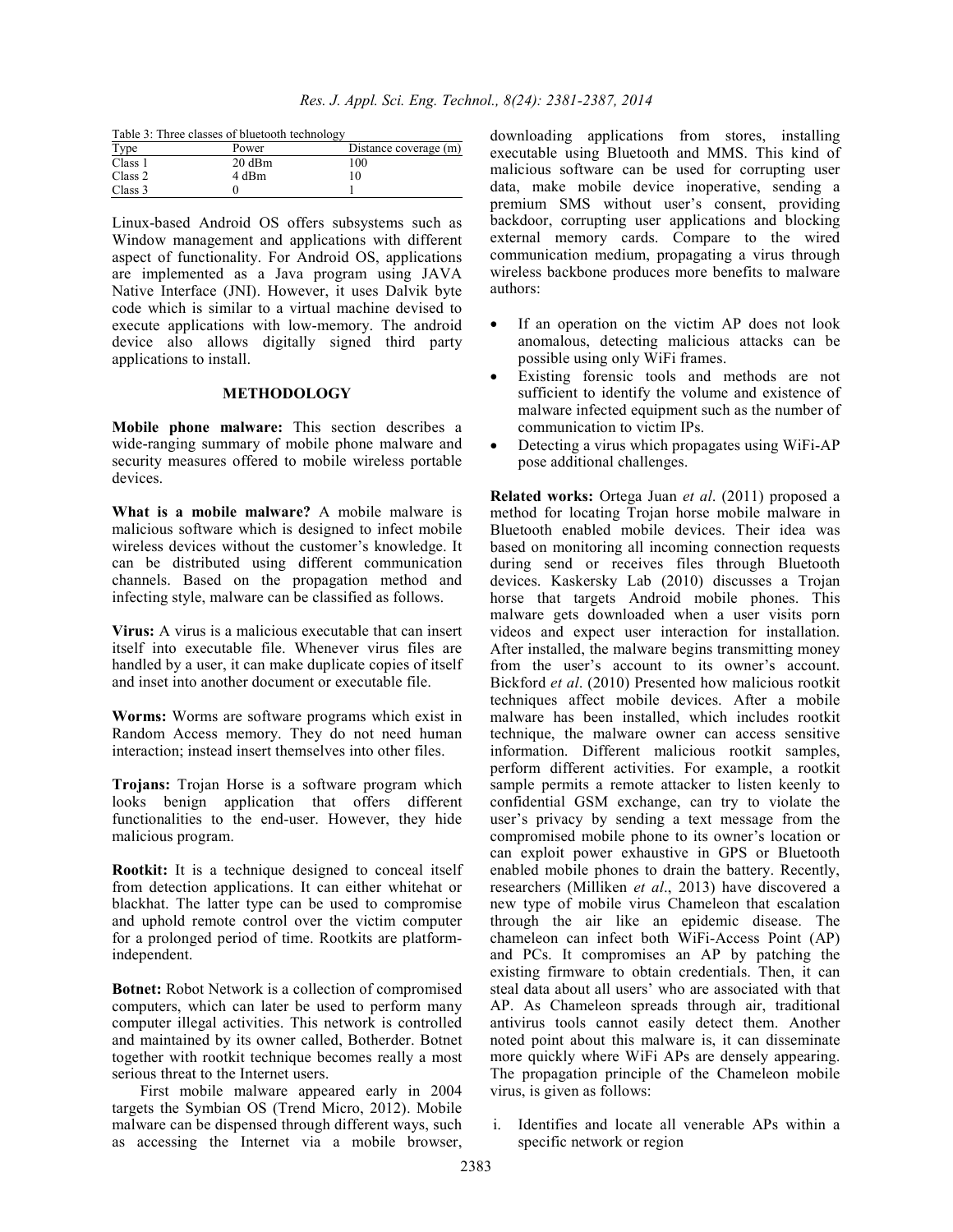| Year | Table 4: History of mobile malware<br>Malware type | Target OS      | Infection method( $s$ )                                        |
|------|----------------------------------------------------|----------------|----------------------------------------------------------------|
| 2005 | Worm                                               | Symbian        | Doom 2 video game                                              |
|      | Trojan                                             | Windows        | File infection                                                 |
|      | Virus                                              |                | Fake SIS application                                           |
|      | Cross-platform                                     |                | Auto starting external memory                                  |
|      |                                                    |                | Replacing font files                                           |
|      |                                                    |                | Infecting the OS                                               |
| 2006 | Worm                                               | J2ME           | Dropping method                                                |
|      | Trojan                                             | Symbian        | Infection through CIL                                          |
|      | Spyware                                            |                | Infection via e-mail                                           |
|      | Cross-platform                                     |                | Overwriting system files                                       |
|      |                                                    |                | Fake browser or commercial software                            |
| 2007 | Worm                                               | Symbian        | Spreading via bluetooth                                        |
|      | Trojan                                             |                | Pretend to be ICQ application                                  |
|      |                                                    |                | Proof of concept                                               |
| 2008 | Worm                                               | Windows mobile | Spreading through fake applications using MMS and              |
|      | Trojan                                             |                | bluetooth                                                      |
|      |                                                    |                | Spreading via memory card                                      |
| 2009 | Worm                                               | Symbian        | Spreading via malicious URI                                    |
|      | Botnet                                             | iPhone         | Fake application                                               |
|      | Spyware                                            |                |                                                                |
|      | SMS exploit                                        |                |                                                                |
| 2010 | Worm                                               | Cross-platform | Fake SMS                                                       |
| 2011 | Trojan                                             | Android        | Infection into legitimate applications using third party files |
|      | Multifarious                                       | iPhone         | Scanning IPs and connecting to SSH                             |
|      | Malware                                            |                |                                                                |
| 2012 | Trojan                                             | Android        | Installing additional malicious applications                   |
|      | Malware                                            | Windows mobile | Obfuscating class names                                        |
| 2013 | <b>Botnet</b>                                      | Android        | Through C&C                                                    |
|      | Malware                                            |                | Replacing firmware in WiFi-AP                                  |
|      | Ransomware                                         |                | Fake antivirus                                                 |

#### *Res. J. Appl. Sci. Eng. Technol., 8(24): 2381-2387, 2014*

- ii. Evade the security solutions and admin interface available on the AP
- iii. Identifies and stock up the AP system settings
- iv. Inject virus firmware on the victim AP by replacing the legitimate AP firmware
- v. Reload the victim AP system settings
- vi. Propagate viruses; go to (i)

Table 4 shows a report of notable mobile malware from 2005 to 2013.

**Growth of mobile malware:** Due to the growth of mobile malware, many papers have given a statistical report on them. Hypponen (2006) discussed an overview and statistics of mobile malware from 2004 to 2006. Fsecure security solution has listed 401 different classes of mobile malware in 2008; however McAfee has found 457 classes of mobile malware (Lawton, 2008). During 2004-2010, F-Secure have cataloged 517 classes of mobile worms, virus and Trojan horse (Hyppoene, 2010). Juniper Networks (2011) Mobile threats report stated a 400% raise in Android OS since 2010. According to International Data Corporation (IDC) Android OS and Windows Mobile would raise about 50% during 2010-2014 which becomes the leading mobile phone OS hawkers in the future (Corporation, 2014). At the same time, the growth of mobile malware may also increase exponentially. AV-TEST found that millions of Android mobile phones are presently connecting the Internet with no antivirus applications. In Toyssy and Helenius (2006), the authors discussed and

classified mobile malware that targets mobile phones based on the platform and infection mechanisms.

**The mobile device platforms:** Symbian, Windows CE and Windows Mobile, RIM Blackberry, iPhone OS, Palm OS and Linux.

**The infection mechanisms:** Bluetooth, MMS, IP connection through GPRS, EDGE, UMTS and external memory card.<br>Many

authors suggested some security countermeasures to protect mobile devices against malware attacks:

- The users should use the mobile device in a protected way by installing and running antivirus software.
- The security software vendor can develop and supply necessary security applications.
- The network operator can have IDS tools to detect and prevent intrusions.
- The device manufacturer can supply and update software patches automatically which restricts the attackers success rate.

In December 2011, the AV-TEST GmbH laboratory (AV-TEST Gmbh Lab. http://www.av-test.org/en/) has recorded a total over 8000 mobile malware. Within next one month, in January 2012, the count has increased to a huge total of over 21,000 that targets Android OS. This expansion clearly indicates that cyber criminals believe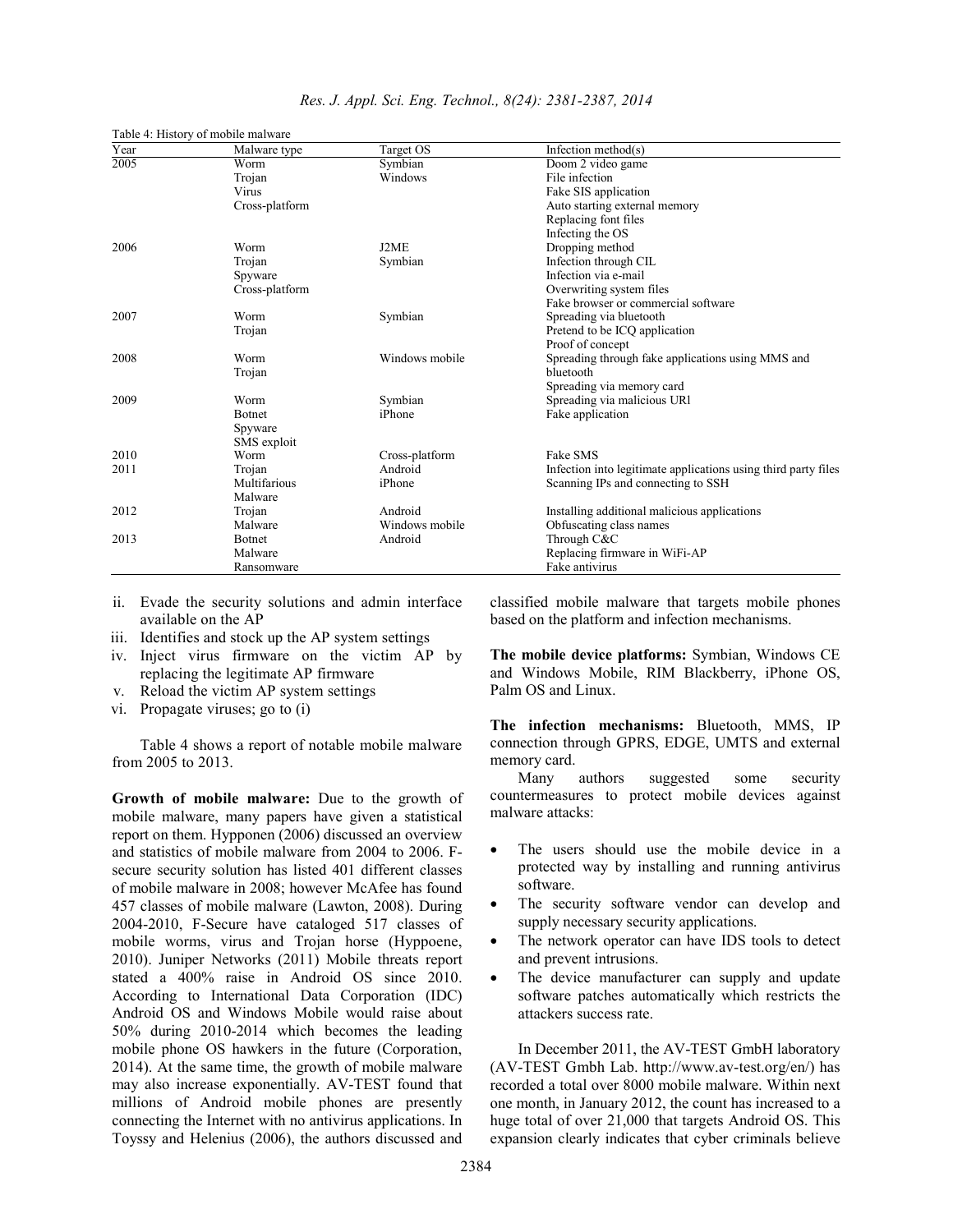the mobile platform to be a latest source of income. Most recently, the attractive way for propagating malware is by integrating infecting applications with fake antivirus applications. As, Google play application store on the Internet has consistently verified apps, malware criminals avoid them and instead proffer apps directly from the website. The idea is to transport malicious files and data from PCs to mobile phones. Mobile phone users can avoid malware attacks by installing a certified antivirus application. But failures can allow the malware to run riot.

**Forecasting and prospective threats:** Since the introduction of first mobile phone, predictions and discussions about mobile threats aiming these devices have proliferated. The first mobile malware threatens Palm OS and Symbian OS (Leavitt, 2000) in 2000 but never turn into widespread and there were no massive attack threats until 2010. Panda Security Lab (http:// press.pandasecurity.com/wp-content/uploads/) reported that more than 56% malware created in 2011, whereas in 2012, it increased to 76.57%. However, worms and virus development dropped to 11.33 and 9.67% respectively. But in 2013, there was 30 million new malware created at an average of 82,000/day. Sophos Security Lab has recorded over 300 malware families in their database (http://www.sophos.com/en-us/ medialibrary/PDFs/other/). Recently, malware writers developed Android botnets for controlling and stealing information from Android mobile phones. For example andr/GGSmart-A, botnet uses Command & Control (C&C) mechanism to communicate all Android devices it has compromised. Unlike earlier Android attacks, botnet can change and control premium SMS numbers and content. In 2013, Sophos discovered android Defender, a ransomware attack which demands the user to pay \$99.99 to resolve the problem.

Juniper MTC (http://www.juniper.net/us/en/local/ pdf/additonal-resources) pointed out that tablet deliverance will outpass the overall PC market by 2015. And also, it points out that all mobile platforms grew 614% from 2012 to 2013 with a 155% increase accounted in 2011. Prior to 2011, a vast amount of mobile malware was released targeting Java ME device 70.3% and Nokia Symbian 27.4%. However, in 2011, 46.7% of malware were created aiming Android OS. Kotadia (2007) reported that 2013 was the year of mobile malware attacks diversification towards Android OS with 98.5%.

**Mobile security:** Malware is a software program designed to violate the security features, gather sensitive information, or gain access to the victim computer or mobile device. Compared to malware attacks against traditional computers, mobile wireless malware attacks are very costly and become a serious threat in the future. For example, the network operator is responsible of blaming cost even if an event caused by a malware in

the mobile device without user's permission. Additionally, there are many factors limit the use of sophisticated security solutions for preventing malware attacks in a mobile device.

A complete IDS algorithm that can function effectively on a PC cannot be effortlessly transported to mobile phone. We also ensure that the security measures do not drain the CPU time to evade battery exhaustion (Becher *et al*., 2011). In Oberheide *et al*. (2008), the clamAV malware detector engine accessible for Nokia mobile phone needs around 1 min to initialize the signature database with 40 MB of memory. In order to decrease this operating cost the authors perform each mobile antivirus operation in offline.

When compared to traditional PCs, the security measures of mobile phones are relatively different and complex. A single sophisticated mobile device presents many wireless technologies which permit users to connect the Internet from anywhere at any time. The author of Mulliner (2006) listed different metrics which distinguish traditional computer security from wireless mobile device security, such as device mobility which is small in size so that it can be easily tampered or stolen, user's personalization, wireless connectivity that allow users to do transaction through the Internet, technology confluence to allow a mobile device to host multiple technologies and limited capabilities. In Oberheide and Jahanian (2010), the authors pointed out that mobile phones have limited computational ability and power utilization which is not sufficient to run a behavioral detection algorithm for discovering advanced mobile threats. Additionally, the use of communication medium, Air, makes the wireless information exchange more vulnerable. The utilization of a microphone which acts as a sensor can also be targeted for sniffing user's personal data. The mobile device may comprise of many files which need to be restricted in right to use especially while accessing third party applications.

## **SECURITY MEASURES FOR MOBILE PLATFORM**

In this section we analyze different mobile malware detection mechanisms to avert the different threat that target mobile platforms. Table 5 summarizes the detection rate of different mobile security protection applications (http://www.av-test.org/fileadmin/ pdf/ avtest\_2013-01\_android\_testreport\_english.pdf).

**Intrusion detection for mobile phone:** Intrusion Detection System (IDS) on mobile phones can be either prevention-based or detection-based method. The former method uses hash functions, unique digital signatures, cryptographic algorithm to provide confidentiality, integrity and authentication service. The latter approach can be based on anomaly-based or signature-based or hybrid-based approach.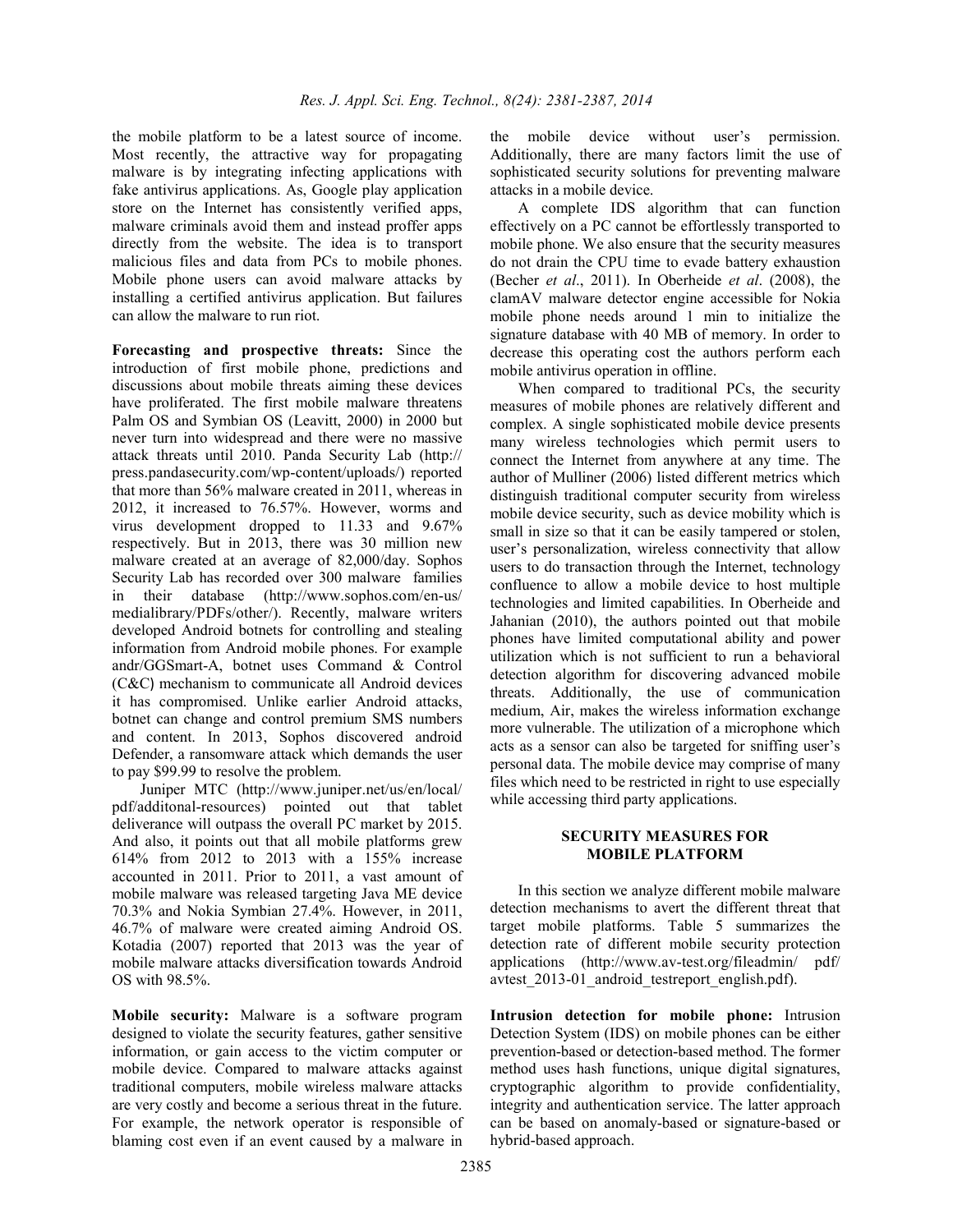| Rating | Vendor        | -------- --- <i>------,</i> --rr<br>Product | Detection rate $(\% )$ |
|--------|---------------|---------------------------------------------|------------------------|
|        | Antiy         | AVL                                         | 100                    |
|        | Bitdefender   | Mobile security                             | 100                    |
|        | TrustGo       | Mobile security                             | 100                    |
| 2      | Lookout       | Antivirus and security                      | 99                     |
| 3      | Avast         | Mobile security                             | 98                     |
| 3      | Symantec      | Mobile security                             | 98                     |
| 4      | Comodo        | Mobile security                             | 97                     |
| 4      | Dr. Web       | Antivirus                                   | 97                     |
| 4      | NO mobile     | Mobile security                             | 97                     |
| 4      | Tencent       | QQ security                                 | 97                     |
| 4      | TrendMicro    | Mobile security                             | 97                     |
| 5      | Kaspersky     | Mobile security                             | 96                     |
| 5      | Sophos        | Mobile security                             | 96                     |
| 5      | Webroot       | Secure anywhere mobile                      | 96                     |
| 6      | <b>ESET</b>   | Mobile security                             | 95                     |
|        | AhnLab        | V3 mobile                                   | 94                     |
|        | F-secure      | Mobile security                             | 94                     |
| 8      | Ouick heal    | Total security                              | 93                     |
| 9      | G data        | Mobile security                             | 89                     |
| 10     | <b>IKarus</b> | Mobile security                             | 87                     |

*Res. J. Appl. Sci. Eng. Technol., 8(24): 2381-2387, 2014* 

Table 5: A top 10 manufacturer's product that offers mobile security application for Android in 2013

The paper (Ho and Heng, 2009) proposed a Javabased platform independent engine to control the functions and spreading nature of mobile malware. This generic model blocks the automatic transmission of malware executable files from a conciliated mobile phone through e-mail, instant messaging, MMS, infrared and Bluetooth. In Damopoulos *et al*. (2012), four different machine learning algorithms have been utilized to spot illegitimate utilization of the iPhone. Their detection is based on behavior classification through telephone calls and SMS using a SHA-1 algorithm. This approach produces a higher detection rate with higher true positive rate. Shabtai *et al*. (2011) presented a hostbased general IDS framework for discovering malware in Android mobile phones based on supervised anomaly detection approach. This method uses metrics such as number of active processes, number of outgoing packets and CPU consumption. Their simulation results prove that Naïve Bayes and logistic regression classifiers outperforms than other classifiers. The IDS proposed in Jacoby *et al*. (2006) was based on monitoring power consumption. They collected data by measuring energy consumption over a period of time for generating power signatures. Finally, the generated signatures are used to detect known attacks. Portokalidis *et al*. (2009) conferred a method to identify malware attacks by hosting Anti-malware detection software on the secure server instead of keeping and running them on the mobile phone. Their framework on the device side interrupts each system call and signal which later rechecked to look for inconsistency on the server. Though this approach protects a mobile device, the reprocessing operations on the server would increase the response time.

The authors of Zhu *et al*. (2009) implemented a graph based method for controlling MMS/SMS-based mobile worms. The Mobile phones which have close communication have partitioned using network vestige which can later be used for constructing a social relationship graph. In this way, an optimal cluster of patched mobile phones can be identified and isolated from the cell. Becher and Freiling (2008) developed a framework that runs on a mobile phone as a background process. Their framework called, MobileSandbox, monitor and analyze each system Application Programming Interface (API) call invoked during an application executes. Zahid *et al*. (2009) collects keystroke data from 25 mobile phones and then 6 unique keystroke features have extracted for precisely recognize mobile user. The simulation results confirm an error rate of 2%. SMS-Watchdog in Yan *et al*. (2009) monitors and collects SMS message transaction over a period of 5 months and dynamically analyzes them to detect anomalies using four different detection approaches that built legitimate social activities profile for each user which then used for detecting anomalous SMS user. As each user can occupy only a countable memory state SMS-Watchdog compel minimal overhead. The anomaly based detection approach shows a detection rate of 92% with 8.5% of false alarm rate. However, AMA-Watchdog detects 66% of SMS-based attacks with no false alarm.

### **CONCLUSION**

Today, Wireless, mobile world and applications are turning out to be greatest growing IT field. It brings several changes and improvement in business and human's personal lives. As both mobile devices and applications are used for merrymaking online banking to critical censorious business applications, malware creators continue to get better profitability using quicker go-to-market strategies. Though many security solutions and techniques exist for detecting and preventing a PC from malware attacks, they cannot be suitable for a mobile environment due to limited resource availability.

In this study, first of all we have discussed the evolution of mobile malware threats, by epitomizing its progression with examples. We have also delineated